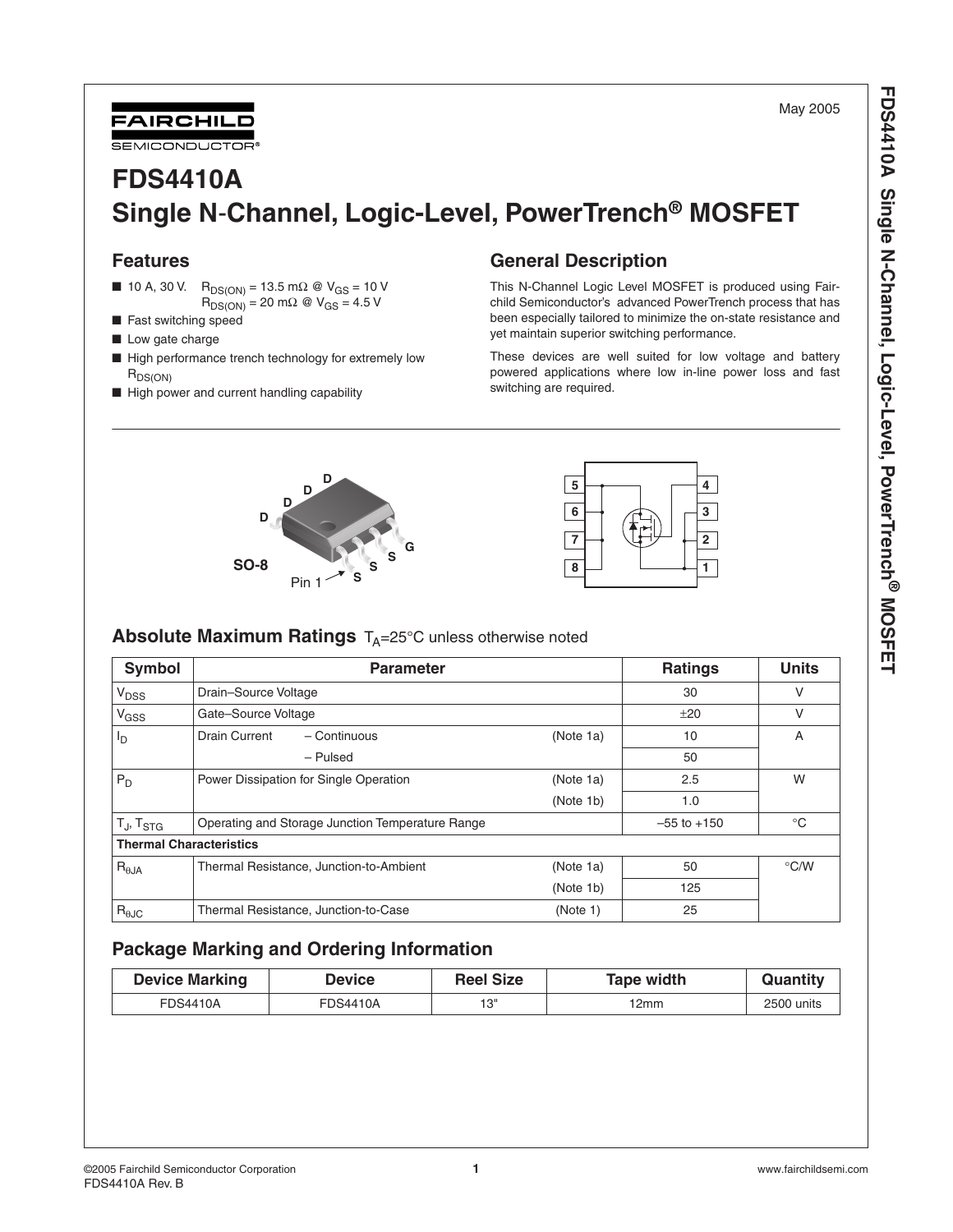| ר כבב הבר ה                                                                                                                                                                                                                                                                                                                                          |
|------------------------------------------------------------------------------------------------------------------------------------------------------------------------------------------------------------------------------------------------------------------------------------------------------------------------------------------------------|
| <u>ן</u><br>5<br>?<br>--------- International LOUIC-LEVEI, POWELTERING<br>Ҭ                                                                                                                                                                                                                                                                          |
| $\frac{1}{2}$<br>$\mathbf{r}$                                                                                                                                                                                                                                                                                                                        |
| ı<br>ঌ                                                                                                                                                                                                                                                                                                                                               |
| $\frac{1}{2}$ $\frac{1}{2}$ $\frac{1}{2}$ $\frac{1}{2}$ $\frac{1}{2}$ $\frac{1}{2}$ $\frac{1}{2}$ $\frac{1}{2}$ $\frac{1}{2}$ $\frac{1}{2}$ $\frac{1}{2}$ $\frac{1}{2}$ $\frac{1}{2}$ $\frac{1}{2}$ $\frac{1}{2}$ $\frac{1}{2}$ $\frac{1}{2}$ $\frac{1}{2}$ $\frac{1}{2}$ $\frac{1}{2}$ $\frac{1}{2}$ $\frac{1}{2}$<br>ׇׇׇ֪֪֦֚֚֝֝֬֝֓֕֓֕֓֕֓֕֓֡֓֡<br>ί |

| <b>Electrical Unaracteristics</b> $I_A = 25^\circ$ Unitess otherwise holed |                                                          |                                                                                                                         |     |                     |                  |              |
|----------------------------------------------------------------------------|----------------------------------------------------------|-------------------------------------------------------------------------------------------------------------------------|-----|---------------------|------------------|--------------|
| Symbol                                                                     | <b>Parameter</b>                                         | <b>Test Conditions</b>                                                                                                  | Min | <b>Typ</b>          | <b>Max</b>       | <b>Units</b> |
| <b>Off Characteristics</b>                                                 |                                                          |                                                                                                                         |     |                     |                  |              |
| <b>BV<sub>DSS</sub></b>                                                    | Drain-Source Breakdown Voltage                           | $V_{GS} = 0$ V, $I_D = 250$ µA                                                                                          | 30  |                     |                  | $\vee$       |
| $\Delta$ BV <sub>DSS</sub><br>$\Delta T_{\rm J}$                           | Breakdown Voltage Temperature<br>Coefficient             | $I_D = 250 \mu A$ , Referenced to 25°C                                                                                  |     | 25                  |                  | $mV$ /°C     |
| <b>I</b> <sub>DSS</sub>                                                    | Zero Gate Voltage Drain Current                          | $V_{DS}$ = 24 V, $V_{GS}$ = 0 V                                                                                         |     |                     | $\mathbf{1}$     | μA           |
|                                                                            |                                                          | $V_{DS}$ = 24 V, $V_{GS}$ = 0 V, T <sub>J</sub> = 55°C                                                                  |     |                     | 10               |              |
| lgss                                                                       | Gate-Body Leakage                                        | $V_{GS} = \pm 20$ V, $V_{DS} = 0$ V                                                                                     |     |                     | ±100             | nA           |
|                                                                            | On Characteristics (Note 2)                              |                                                                                                                         |     |                     |                  |              |
| $V_{GS(th)}$                                                               | Gate Threshold Voltage                                   | $V_{DS} = V_{GS}$ , $I_D = 250 \mu A$                                                                                   | 1   | 1.9                 | 3                | $\vee$       |
| $\Delta V$ GS(th)<br>$\Delta T_J$                                          | Gate Threshold Voltage<br><b>Temperature Coefficient</b> | $I_D = 250 \mu A$ , Referenced to 25°C                                                                                  |     | -5                  |                  | $mV$ /°C     |
| $R_{DS(on)}$                                                               | Static Drain-Source On-Resistance                        | $V_{GS}$ = 10 V, $I_D$ = 10 A<br>$V_{GS}$ = 4.5 V, $I_D$ = 9 A<br>$V_{GS}$ = 10 V, $I_D$ = 10 A, T <sub>J</sub> = 125°C |     | 9.8<br>12.0<br>13.7 | 13.5<br>20<br>23 | $m\Omega$    |
| $I_{D(0n)}$                                                                | On-State Drain Current                                   | $V_{GS}$ = 10 V, $V_{DS}$ = 5 V                                                                                         | 50  |                     |                  | A            |
| $g_{FS}$                                                                   | <b>Forward Transconductance</b>                          | $V_{DS} = 5 V$ , $I_D = 10 A$                                                                                           |     | 48                  |                  | S            |
|                                                                            | <b>Dynamic Characteristics</b>                           |                                                                                                                         |     |                     |                  |              |
| $C_{\text{iss}}$                                                           | Input Capacitance                                        | $V_{DS}$ = 15 V, $V_{GS}$ = 0 V, f = 1.0 MHz                                                                            |     | 1205                |                  | pF           |
| $C_{\text{oss}}$                                                           | <b>Output Capacitance</b>                                |                                                                                                                         |     | 290                 |                  | рF           |
| C <sub>rss</sub>                                                           | Reverse Transfer Capacitance                             |                                                                                                                         |     | 115                 |                  | pF           |
| $R_G$                                                                      | Gate Resistance                                          | $V_{GS}$ = 15 mV, f = 1.0 MHz                                                                                           |     | 2.4                 |                  | Ω            |
|                                                                            | <b>Switching Characteristics (Note 2)</b>                |                                                                                                                         |     |                     |                  |              |
| $t_{d(on)}$                                                                | Turn-On Delay Time                                       | $V_{DS}$ = 15 V, $I_D$ = 1 A, $V_{GS}$ = 10 V,                                                                          |     | 9                   | 19               | ns           |
| $\mathfrak{t}_{\mathsf{r}}$                                                | Turn-On Rise Time                                        | $R_{GEN} = 6 \Omega$                                                                                                    |     | 5                   | 10               | ns           |
| $t_{d(off)}$                                                               | Turn-Off Delay Time                                      |                                                                                                                         |     | 28                  | 44               | ns           |
| $t_f$                                                                      | Turn-Off Fall Time                                       |                                                                                                                         |     | 9                   | 19               | ns           |
| $\mathsf{Q}_{\mathsf{g}}$                                                  | <b>Total Gate Charge</b>                                 | $V_{DD}$ = 15 V, $I_D$ = 10 A, $V_{GS}$ = 5 V                                                                           |     | 12                  | 16               | nС           |
| $Q_{gs}$                                                                   | Gate-Source Charge                                       |                                                                                                                         |     | 3.4                 |                  | nC           |
| $Q_{gd}$                                                                   | Gate-Drain Charge                                        |                                                                                                                         |     | 4.0                 |                  | nC           |
| <b>Drain-Source Diode Characteristics and Maximum Ratings</b>              |                                                          |                                                                                                                         |     |                     |                  |              |
| $I_{\rm S}$                                                                | Maximum Continuous Drain-Source Diode Forward Current    |                                                                                                                         |     |                     | 2.1              | Α            |
| $\mathsf{V}_{\mathsf{SD}}$                                                 | Drain-Source Diode Forward Voltage                       | $V_{GS} = 0$ V, $I_S = 2.1$ A<br>(Note 2)                                                                               |     | 0.74                | 1.2              | $\vee$       |
| $\mathfrak{t}_{\text{rr}}$                                                 | Diode Reverse Recovery Time                              | $I_F = 10A$ , $d_{IF}/d_t = 100$ A/µs                                                                                   |     | 24                  |                  | nS           |
| $Q_{rr}$                                                                   | Diode Reverse Recovery Charge                            |                                                                                                                         |     | 27                  |                  | nC           |

# **Electrical Characteristics T.**  $-$  25°C unless otherwise noted

**Notes:** 

1. R<sub>6JA</sub> is the sum of the junction-to-case and case-to-ambient thermal resistance where the case thermal reference is defined as the solder mounting surface of the drain pins.<br>R<sub>6JC</sub> is guaranteed by design while R<sub>6CA</sub>

oο



2. Test: Pulse Width < 300µs, Duty Cycle < 2.0%





b) 125°C/W when mounted on a minimum pad.

Scale 1 : 1 on letter size paper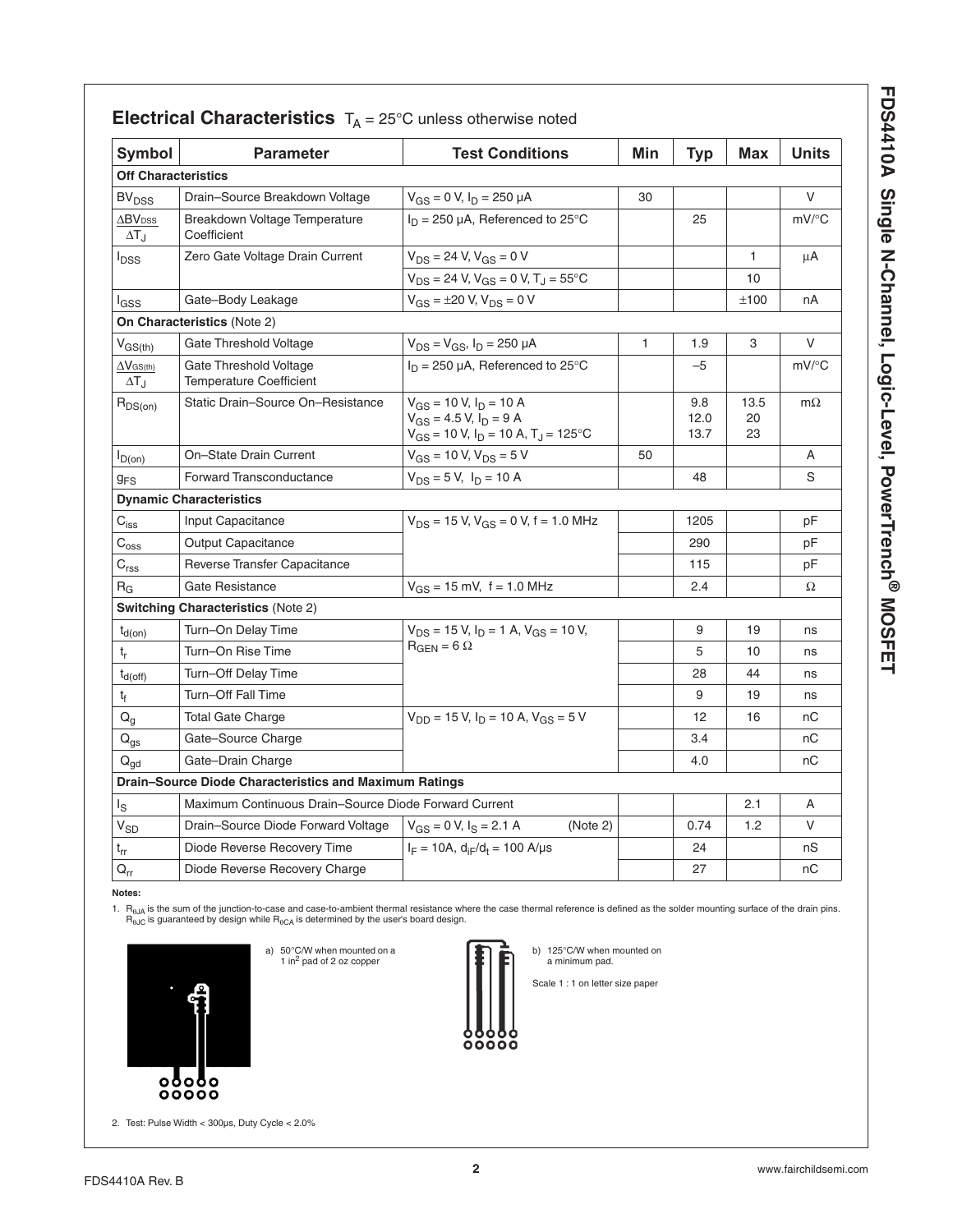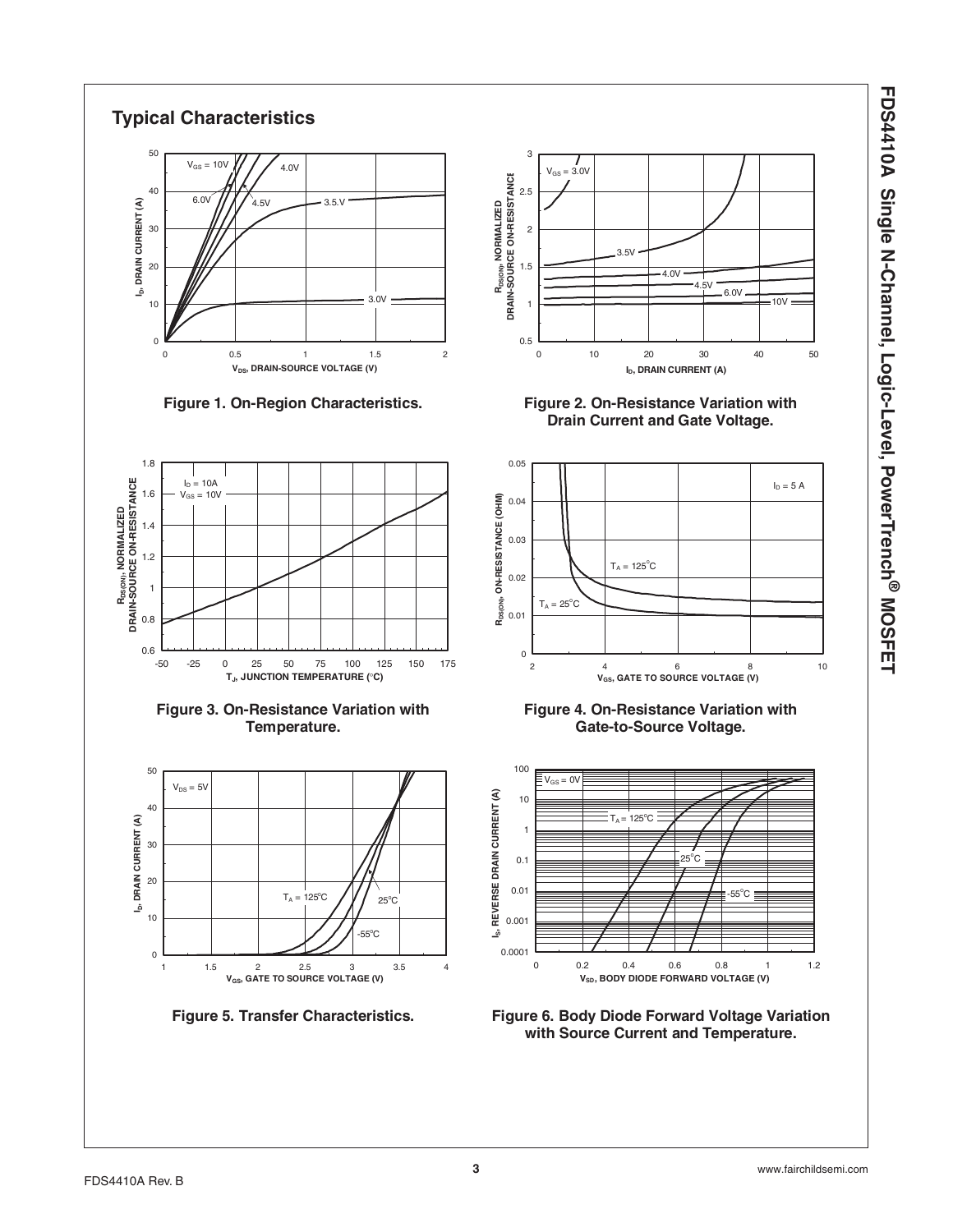